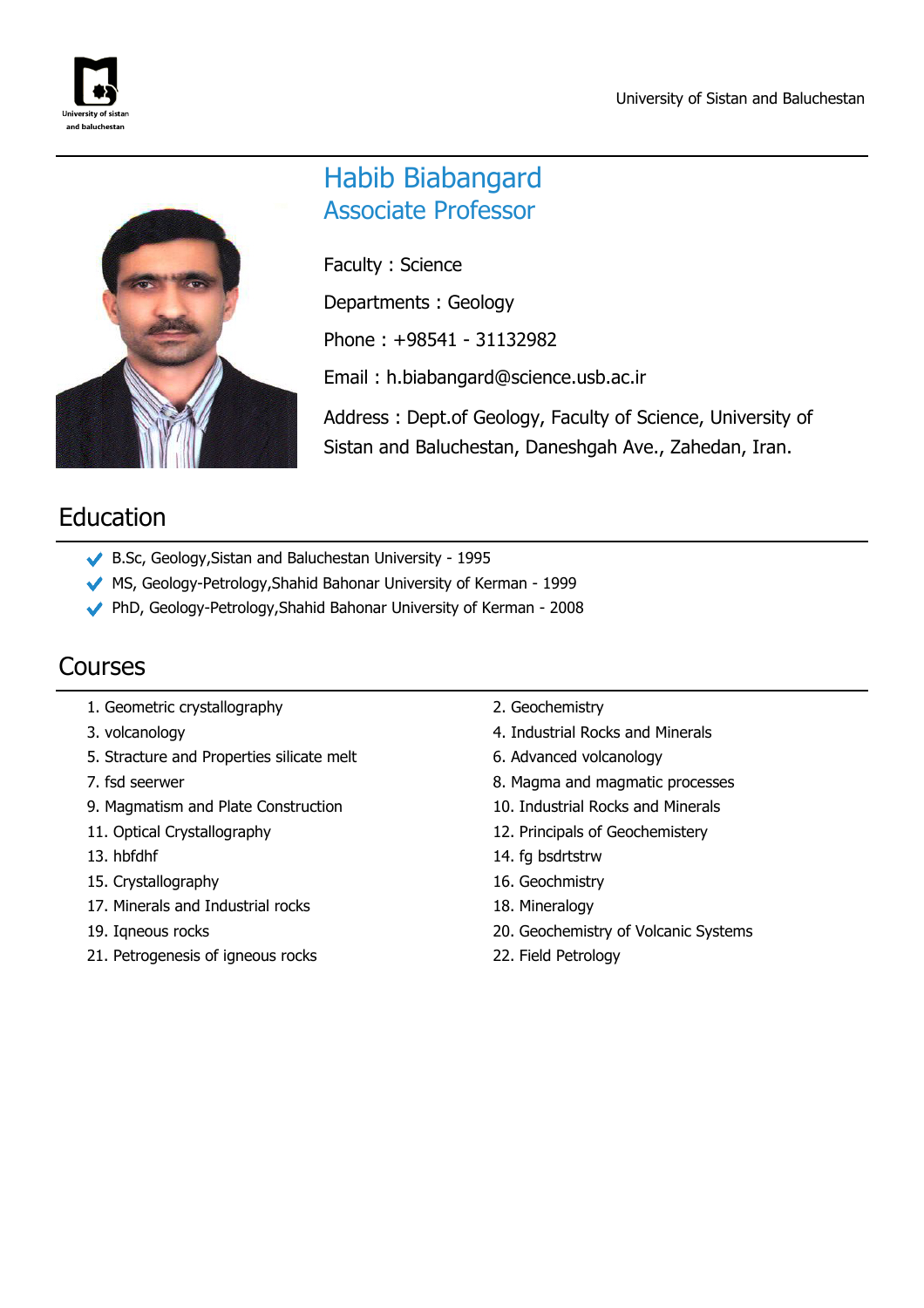

# Master Thesis

### 1. mlmlkmlk

[Biabangard Habib [,نعيمه سنچولي

نيمسال دوم سال تحصيلي 96-97

### 2. uhihiuhoiuhiuhuh

[Boomeri Mohammad ,Biabangard Habib [,حوا فراست ميربلوچ زهي نيمسال اول سال تحصيلي 96-97

#### 3. bghnyjyngbxf

بيروانه بيجار, [Mohammad Boomeri, Habib Biabangard] نيمسال اول سال تحصيلي 96-97

#### 4. niniuiuniu

سهيلا ويسي نسب (Habib Biabangard, Sasan Bagheri] نيمسال اول سال تحصيلي 96-97

#### 5. tggtgrtggr

[Biabangard Habib [,نعيمه سنچولي نيمسال اول سال تحصيلي 96-97

#### 6. joijoijoijij

مصطفى دلخواه, [Habib Biabangard, Hamid Reza Soloki] نيمسال اول سال تحصيلي 96-97

#### 7. iojjiojoijij

[Biabangard Habib [,ندا مسلمي مهني نيمسال دوم سال تحصيلي 95-96

#### 8. kjnkjnkjnkjnjk

چنارنازي, [Habib Biabangard, Ali Akbar Daya, Mohammad Boomeri] نيمسال دوم سال تحصيلي 95-96

### 9. nnjnjnkjnlkjn

[Habib Biabangard, Sasan Bagheri] ,جليل احمد كريم زائي

نيمسال دوم سال تحصيلي 95-96

### 10. jhghjhjghjghjghj

رشـهناز ريماز, [Habib Biabangard, Ali Ahmadi] نيمسال اول سال تحصيلي95-96

### 11. jjknjknjknkj

بسعيده نيك يخت UHabib Biabangard, Sasan Bagheri] نيمسال اول سال تحصيلي95-96

### 12. j kj j jj

ريگي پريدخت,] Habib Biabangard, Mohammad Boomeri] نيمسال اول سال تحصيلي95-96

### 13. ihuuhuhhhuuhiuhiou

امان الله بلوچ, [Habib Biabangard, Aliasghar Moridi] نيمسال اول سال تحصيلي95-96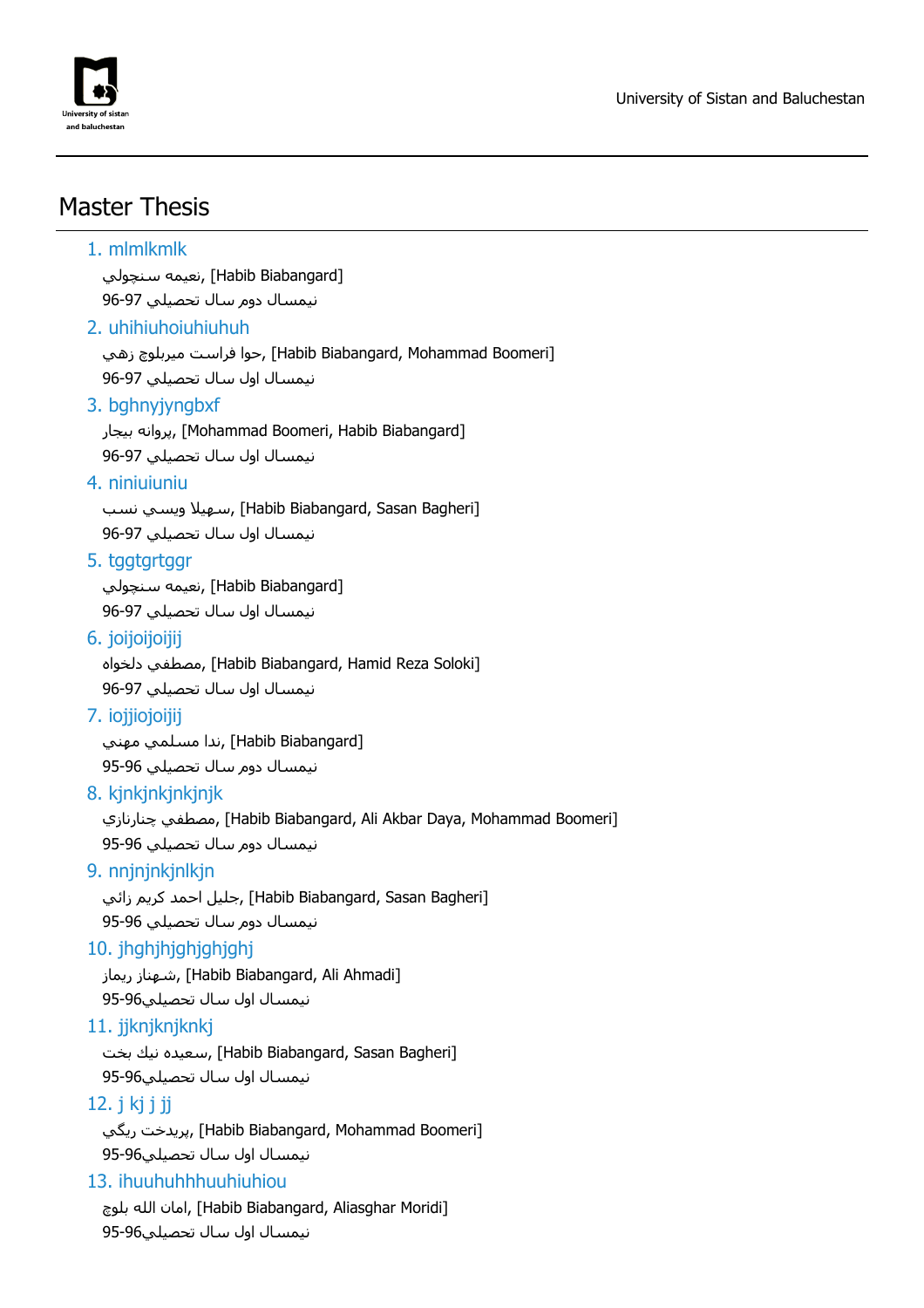

### 14. jfhj,hjly,lj,l,

بزي سميرا,] Ali Ahmadi, Habib Biabangard] نيمسال اول سال تحصيلي95-96

### 15. bbbbggbafb

مريم اكاتي, [Habib Biabangard, Ali Ahmadi] نيمسال اول سال تحصيلي95-96

#### 16. ioiomiomim

مهنوش بهجتي, [Ali Ahmadi, Habib Biabangard] نيمسال اول سال تحصيلي95-96

#### 17. kokopkopkpok

سودابه ريگي, [Habib Biabangard, Hamid Reza Soloki]

نيمسال اول سال تحصيلي95-96

#### 18. t rt teyweyweyw

محمد جهاندوست, [Habib Biabangard, Hamid Reza Soloki]

نيمسال اول سال تحصيلي95-94

19. The relationship between tectonics and volcanism in Taftan volcano avea,se Iran مهديه فتاحي مقدم, [Abdolreza Partabian, Aliasghar Moridi, Habib Biabangard]

نيمسال اول سال تحصيلي95-94

20. vxcvcvfg dfgfd

[Biabangard Habib [,شراره نوري نيمسال اول سال تحصيلي95-94

### 21. huyhfdhguihdfiuhifu

مينا نيازي, [Habib Biabangard, Sasan Bagheri] نيمسال اول سال تحصيلي95-94

### 22. th dthhrthr

ابادي حسين ريگي ياسمن,] Habib Biabangard, Mohammad Boomeri, Mahammad Reza Bakhshi Mohebbi] نيمسال اول سال تحصيلي95-94

#### 23. gtrrtrtststrt

سحر سرگزي كوشه, [Mohammad Boomeri, Habib Biabangard]

نيمسال اول سال تحصيلي95-94

#### 24. gndghdgh sgsg ss

[Biabangard Habib [,علي سرگزي

نيمسال اول سال تحصيلي95-94

#### 25. fd ert erwert

[Biabangard Habib [,فرزاد ملازاده برواتي

نيمسال اول سال تحصيلي93-94

#### 26. ryumr yre6t776e5

شيوا نيكنام, [Mohammad Boomeri, Habib Biabangard, Nihtani Abdolbasat]

نيمسال اول سال تحصيلي93-94

#### 27. tre rtytryry65y

نهره نيكدل, [Habib Biabangard, Sasan Bagheri]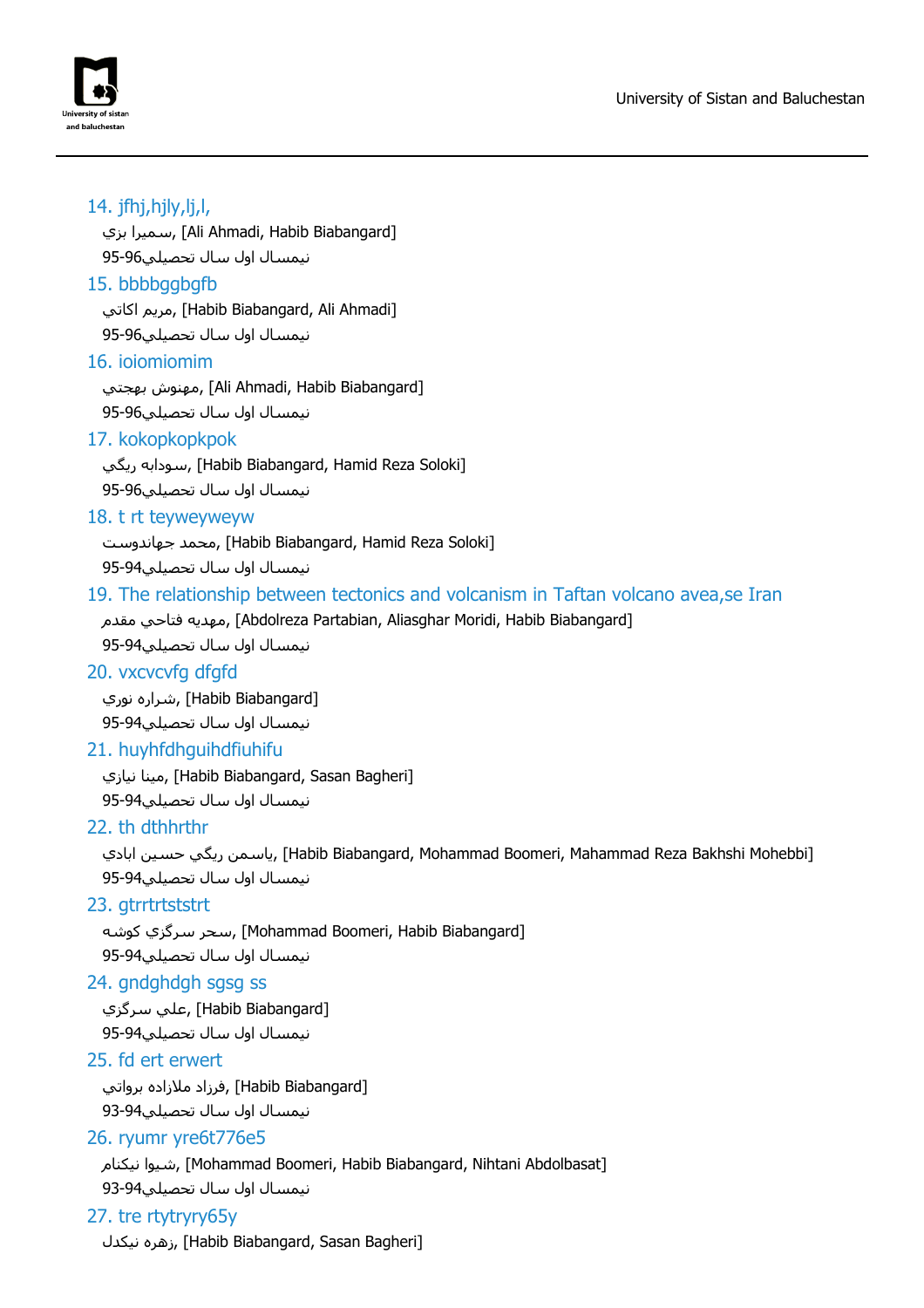

نيمسال اول سال تحصيلي93-94

#### 28. thethetyert

مختاري فروغ,] Habib Biabangard, Sasan Bagheri]

نيمسال اول سال تحصيلي93-94

#### 29. c df sdf sdfr err

سیمانه سپهر, [Habib Biabangard, Mohammad Boomeri]

نيمسال اول سال تحصيلي93-94

#### 30. gh rttrtetrtrrtr

نسب فاطميان مهرناز,] Habib Biabangard, Aliasghar Moridi, Mahammad Reza Bakhshi Mohebbi] نيمسال اول سال تحصيلي93-94

#### 31. fgrtrtetrrt

مديقه رستمي مطلق, [Naser Asadi, Habib Biabangard]

نيمسال اول سال تحصيلي93-94

#### 32. jk u tuiu yu

مهدي قديمي كرين, [Mohammad Boomeri, Habib Biabangard] نيمسال اول سال تحصيلي 91-92

#### 33. jh yu yuhj

مليحه شيباني مقدم, [Habib Biabangard, Mohammad Boomeri] نيمسال اول سال تحصيلي 91-92

#### 34. dg sd rtt rt

پورگوشكي غنجعلي راضيه,] Habib Biabangard, Ali Ahmadi] نيمسال اول سال تحصيلي 91-92

#### 35. jgyhutyuuutyu

نازپري ميربلوچ, [Mohammad Boomeri, Habib Biabangard, Ghodsi Mohamad reza] نيمسال اول سال تحصيلي 91-92

#### 36. srt ne eterttt

[Biabangard Habib ,Boomeri Mohammad [,زهرا زين الديني راويز نيمسال اول سال تحصيلي 91-92

#### 37. tr rttrtrrt

[Ahmadi Ali ,Biabangard Habib [,مجيد نجف زاده خواجويي نيمسال اول سال تحصيلي 91-92

#### 38. y y rytrrtyty

كوچكي زهرا,] Habib Biabangard, Mohammad Boomeri]

نيمسال اول سال تحصيلي 91-92

#### 39. gjuytyuuyu

[Biabangard Habib [,عباداله طولابي نژاد نيمسال اول سال تحصيلي 91-92

### 40. hfghyutytt

[Biabangard Habib , ,Ahmadi Ali [,حبيب اله گرگانلي دوجي

نيمسال اول سال تحصيلي 91-92

41. nmfhgfhyty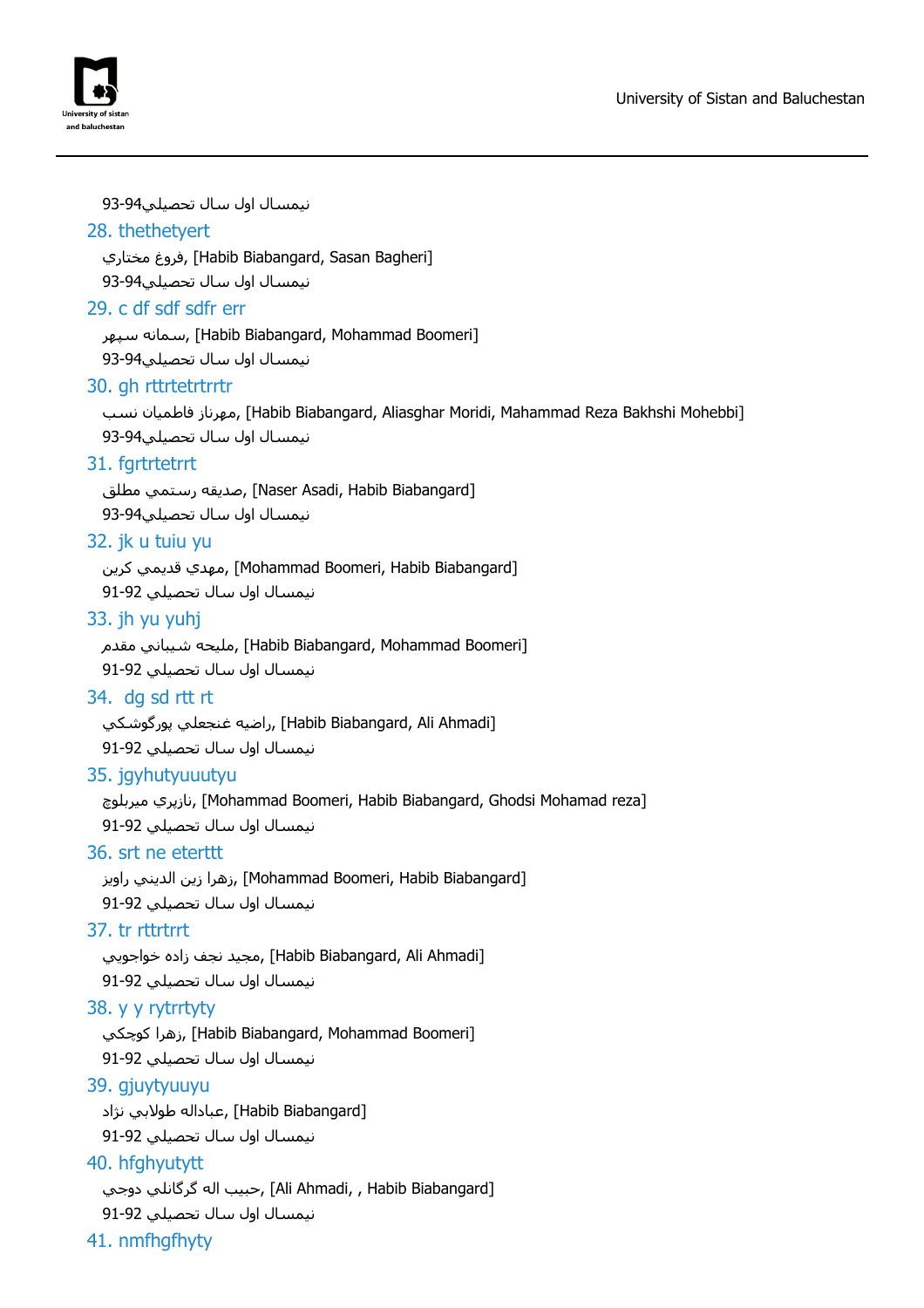

[Biabangard Habib ,Ahmadi Ali [,اكبر سادات حسيني گروه نيمسال اول سال تحصيلي 91-92 42. drfggergeerr محمد سبحاني مهر, [Mohammad Boomeri, Habib Biabangard] نيمسال اول سال تحصيلي 90-91 43. fffer تيموري خسرو,] Mohammad Boomeri, Habib Biabangard] نيمسال اول سال تحصيلي 90-91 44. gh nyh yturyjryjnc امنه اخوت, [Habib Biabangard, Ali Ahmadi] نيمسال اول سال تحصيلي89-90 45. dv beghenmvbn mtjryuj خديجه عزيزي هانله گرمله, [Mohammad Boomeri, Habib Biabangard] نيمسال اول سال تحصيلي89-90 46. fgh metye gfh جميله فرشيدپور, [Ali Ahmadi, , Habib Biabangard] نيمسال اول سال تحصيلي89-90 47. yuimuiomiiuo iou6uouik سميه دهقاني سلطاني, [Mohammad Boomeri, Habib Biabangard] نيمسال اول سال تحصيلي89-90 48. h h rty rytry زهره خرمي, [Ali Ahmadi, , Habib Biabangard] نيمسال اول سال تحصيلي89-90 49. ghertyetryereytyey آرا محمدي سجاد,] Aliasghar Moridi, Habib Biabangard] نيمسال اول سال تحصيلي89-90 50. mnknyikytkluyil6i8ll پورحيدرابادي (Mohammad Boomeri, Habib Biabangard] مژگان زينلي پورحيدرابادي نيمسال اول سال تحصيلي 88-89 51. XG RTYRJTH MGH MJH پورچنگيز ياسر,] Mohammad Boomeri, Habib Biabangard, Aliasghar Moridi] نيمسال اول سال تحصيلي 88-89 52. Geochemistry and genes of pirgel mud-volcano, northwest of Iranshahr, southeast Iran , [] 53. sf ggwgfds , [Mohammad Boomeri, Habib Biabangard] 54. d tgfe rtertwrtt , [Mohammad Boomeri, Habib Biabangard]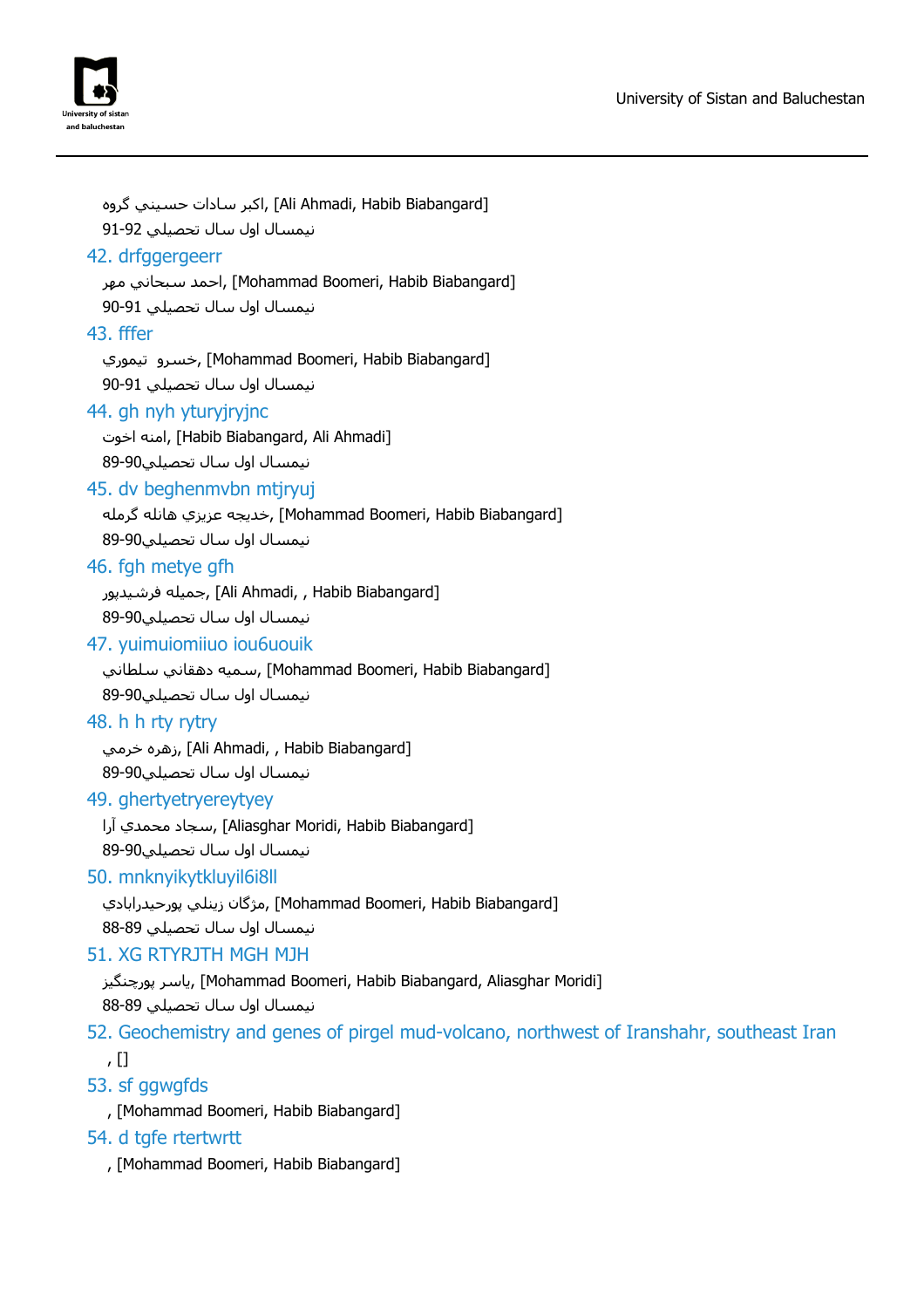

# Journals Papers

# 2021

1. Petrology and Geochemistry of Siahjangal Ophiolite, Northeastern Taftan Volcano

, Habib Biabangard, Sasan Bagheri

Volume: (14) 87 - 99

2. Petrology, geochemistry and origion of Garagheh Granite, North west of Zahadan

, Habib Biabangard, Mohammad Boomeri

Volume: (29) 237 - 248

3. petrology, Geochemistry and origion Hasaroyeh Granitoide, East of Zahedan, Southeast of Iran

Mina Setvan, Habib Biabangard

Volume: (29) 315 - 328

4. Petrology, geochemistry, source and tectonic setting of Malek Chah Ruii granitoid (East of Lut Block)

Tlabinajad Ebadolah, ahmadi khalaje AHMAD, Mohammad Abrahime, Habib Biabangard, Rasol Esmaeili Volume: (12) 63 - 92

5. Petrology and Geochemistry of Zardkuh Igneous Rocks, South east Iranshahr

Mostafa Delkhah, Habib Biabangard, Hamid Reza Soloki

Volume: (31) 189 - 198

#### 6. Petrography and geochemistry of igneous rocks and antimony mineralization in Lakhshak, northwest of Zahedan, southeastern Iran

, Mohammad Boomeri, Habib Biabangard

Volume: (15) 87 - 106

#### 7. Petrology, Geochemistry and Tectno-magmatic setting Estend Granitoid, Southweast of Birjand, East of Lut Block

Toulabi Nejad Ebadolah, Ahmadi Khalaji Ahmad, Ebrahimi Mohammad, Habib Biabangard, Esmaeili Rasool Volume: (7) 161 - 190

#### 8. petrologt, Geochemistry and Tecttono-magmatic setting of Estand Granitoid, Southweast of Birgand, east of Lut Block

Ebadolah Toulabi Nejad, Ahmad Ahmadi Khalaji, Mohammad Ebrahimi, Habib Biabangard, Rasoul Esmaeili

Volume: (7) 177 - 206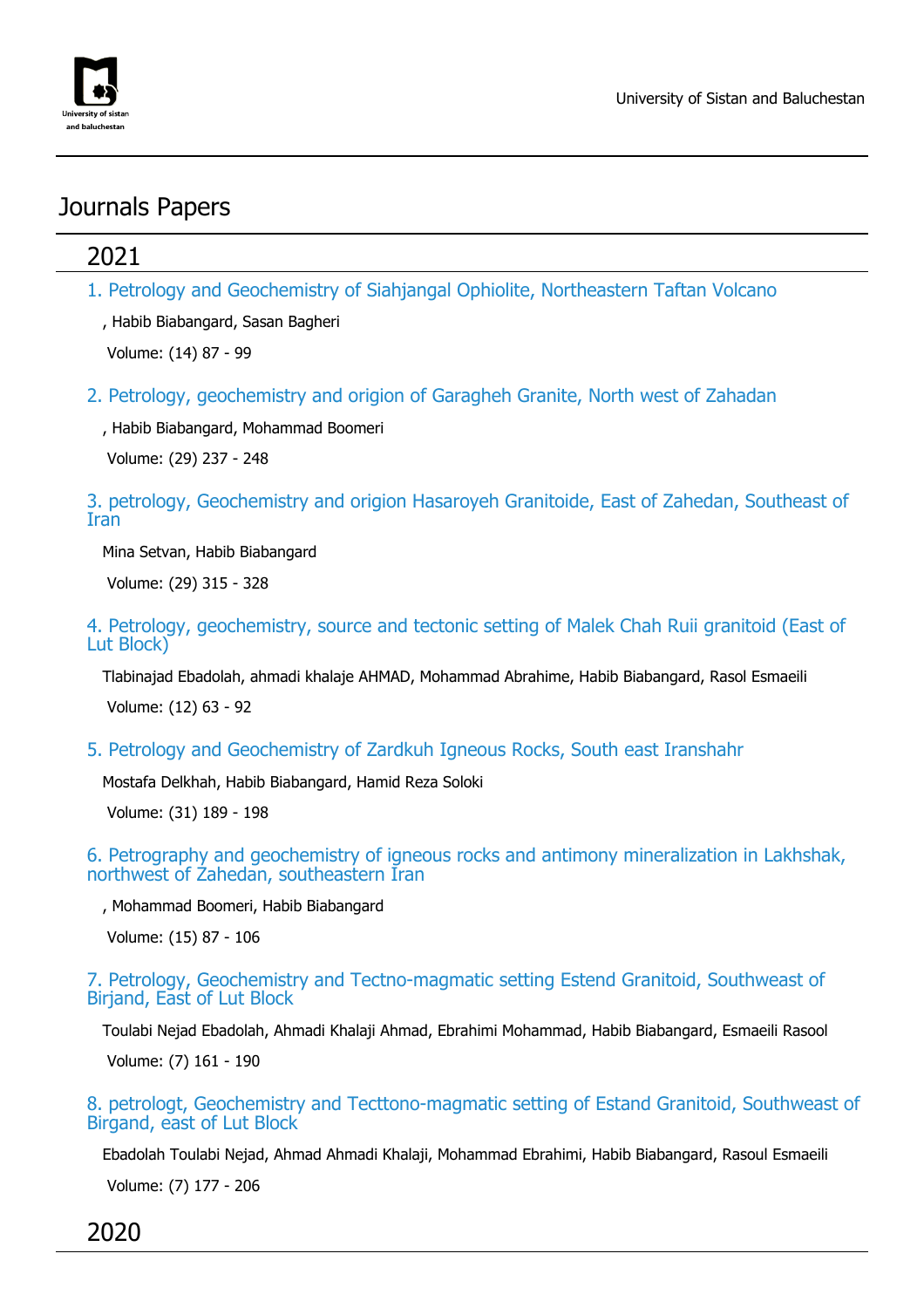

#### 9. Petrology, geochemistry and origion of Rigmalak granite, Southeast of Zahedan

Habib Biabangard, Soodabe Rigi, Hamid Reza Soloki

Volume: (27) 839 - 854

10. geochemical characteristic and petrogenesis of volcaniv rocks from Kule sangi-malak sih kuh complex, nourth of Zahedan, easren Iran Iran

Mahnoosh Behjati, Ali Ahmadi, Habib Biabangard

Volume: (29) 61 - 72

#### 11. Geochemistry and tectonic significance of the Fannuj-Maskutan SSZ-type ophiolite (Inner Makran, SE Iran)

Fatemeh Sepidbar, Federico Lucci, Habib Biabangard, Mohamed Zaki Khedr, Peng Jiantang INTERNATIONAL GEOLOGY REVIEW Volume: (62) 2077 - 2104

#### 12. petrology and geochemistry of Gabbro member of Samsoor Ophiolite, SE Iran

Habib Biabangard, Sasan Bagheri, JALIL AHMED KARIMZAI

Volume: (28) 95 - 110

#### 13. Role of tectonics in the evolution of Taftan Volcano, SE Iran

Abdolreza Partabian, , Aliasghar Moridi, Habib Biabangard

Volume: (9) 173 - 186

#### 14. Petrology, geochemistry and origin of Mirabad dacitoid dykes, south of Zahedan (Southeast of Iran)

Habib Biabangard, Sasan Bagheri, Soheyla Veysi nasab

Volume: (10) 67 - 82

#### 15. Petrology and Geochemistry of Tahlab Ophiolite, Northeastern Taftan Volcano

Habib Biabangard, Mohammad Boomeri, Paridokht Rigi

Volume: (14) 70 - 83

#### 2019

16. Dikes Deformation in Lakhshak Pluton: Microscopic Evidence from the Northeast of Zahedan, Southeastern Iran

Habib Biabangard, A. A. Moridi,

GEOTECTONICS Volume: (53) 271 - 279

17. Investigation of petrography, mineralogy and alteration of northern part of the Chahfiruzeh porphyry copper deposit, northwest of Shar-e-Babak, Kerman

Mohammad Boomeri, Habib Biabangard,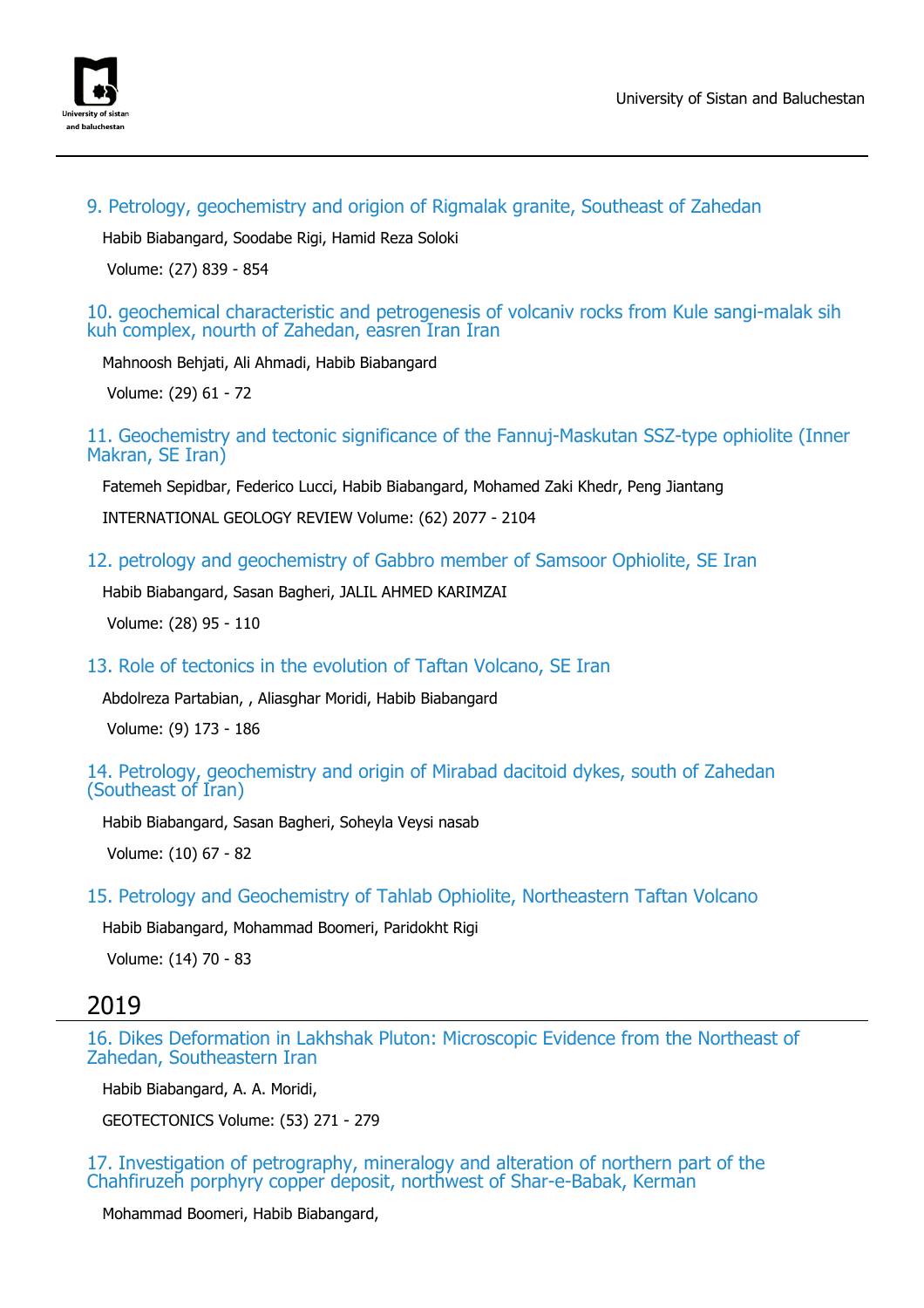

Volume: (11) 57 - 80

18. Petrology,Geochemistry and Thermobarometry of Abaraq-Hormak Volcanic Rocks, weast of Lut Zone, Central Iran

Habib Biabangard, Ali Ahmadi, Shahnaz Rimaz

Volume: (10) 45 - 64

### 2018

19. Petrology geochemistry and origin of Gapdan Granites (South east of Zahadan)

Habib Biabangard,

Volume: (9) 59 - 80

20. Petrography, mineralization and mineral explorations in the Zendan salt dome (Hara), Bandar Lengeh

Habib Biabangard, , Bazamad Marziyeh

Volume: (10) 195 - 216

21. Geology, Geochemistry and Tectonomagmatic of Some Volcanic Cones in Southeastern Iran

Habib Biabangard,

Volume: (28) 161 - 174

22. Petrography and geochemistry of igneous rocks and Sb and Au mineralization in Sefidsang and Dargiaban areas (southeastern Iran)

Mohammad Boomeri, , Habib Biabangard

Volume: (9) 195 - 218

### 2017

23. Investigation of skarn formation using petrographic mineral chemistry and fluid inclusion data south west of Khaf(southeast of Razavi Khorasan Province)

, Mohammad Boomeri, Habib Biabangard

Volume: (25) 35 - 48

24. Petrography, alteration and genesis of iron mineralization in Roshtkhar

Habib Biabangard, Mohammad Boomeri, Khosro Teymouri,

Volume: (9) 93 - 115

#### 25. Mineralogy and geochemistry properties of Surme granitoids, Northeast Nehbandan, East of Lut block

Habib Biabangard,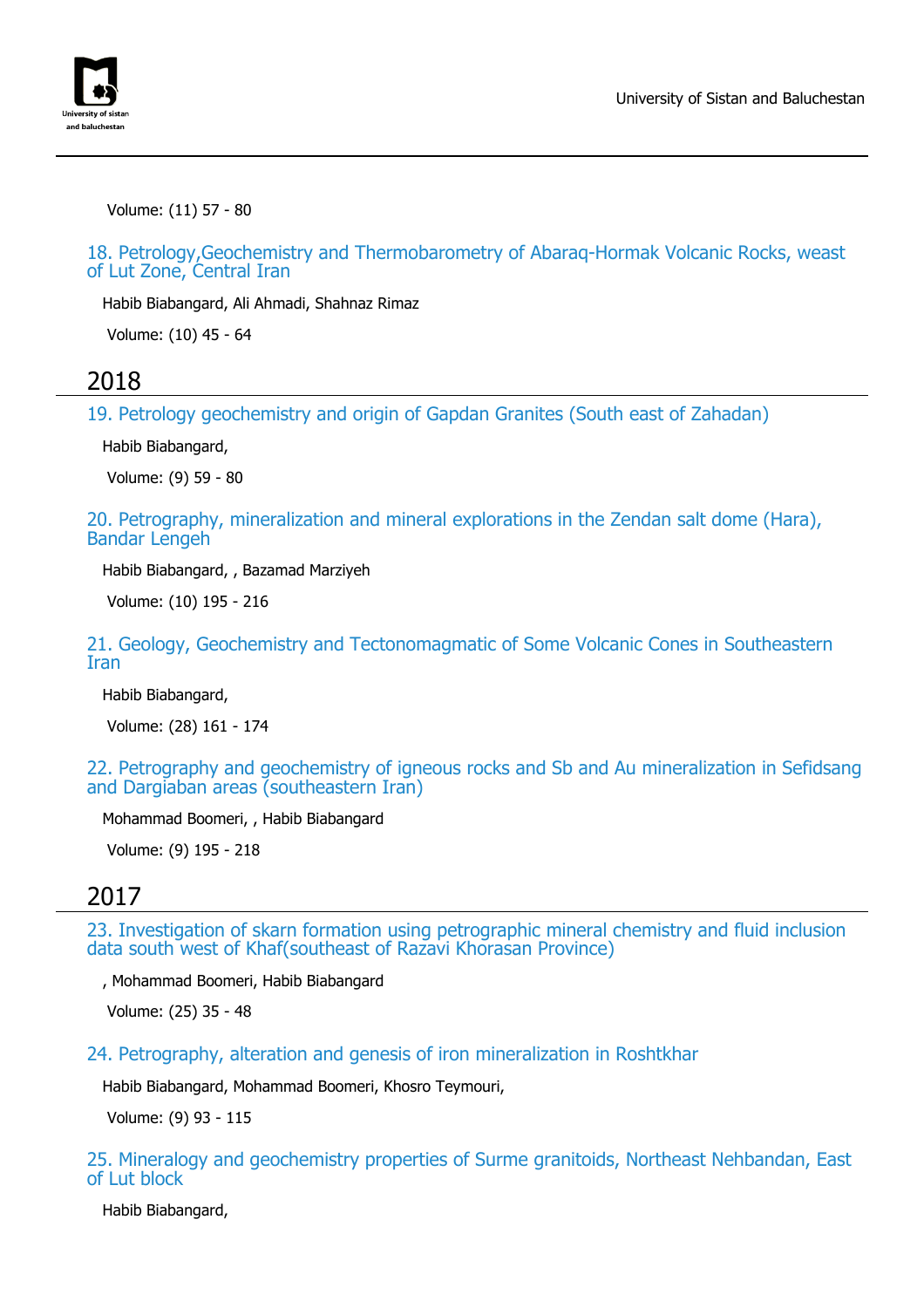

Volume: (11) 60 - 72

26. Geochemistry, tectonic setting and petrogenesis of Sefidkuh granitoid rocks and comparison with Shahkuh granitoid, West of Nehbandan, East of Iran

, ahmad ahmadi, Habib Biabangard,

Volume: (11) 1 - 16

27. Petrology and Geochemistry of Shakh Sefid Granitoid and related skarn in the North of Rayen (southeastern of Kerman)

Habib Biabangard, , Mohammad Boomeri

Volume: (8) 127 - 146

28. Petrography, geochemistry and tectono-magmatic setting of the dykes of the north and the west of Zahedan (Southeast Iran)

Habib Biabangard, , Aliasghar Moridi, Mahammad Reza Bakhshi Mohebbi

Volume: (8) 147 - 164

29. Petrogenesis of mantle peridotites from The South Jazmourian, Makran accretionary prism, Iran

elyas moslempour, , Tomoaki Morishita3, Morishita, Habib Biabangard

iranian journal of earth sciences Volume: (9) 1 - 16

### 2016

بكارگيري ژئوشيمي آمفيبول ها در بررسي تحولات تكتونو-متامورفيك كمپلكس دگرگوني ده سلم، 30. شرق ايران

Habib Biabangard

Volume: () -

كاني زايي، دگرساني كانسار آهن رشتخوار و سنگ هاي ميزبان مرتبط با آن 31.

Habib Biabangard

Volume: () -

بررسي و تحليل بافت هاي كوارتز در كانسار مس سرچشمه با استفاده از سيستم تصويرگيري 32. (CL-SEM(رنگي ميكروسكوپ الكتروني كاتدولومينسانس

Habib Biabangard

Volume: () -

#### 33. Conodont biostratigraphy of the Permian- Triassic boundaryin the Baghuk Mountain section northwest of Abadeh

Moein Daryapeyma Hormozi, Habib Biabangard, Sasan Bagheri, Mahammad Reza Bakhshi Mohebbi

Volume: (99) 227 - 238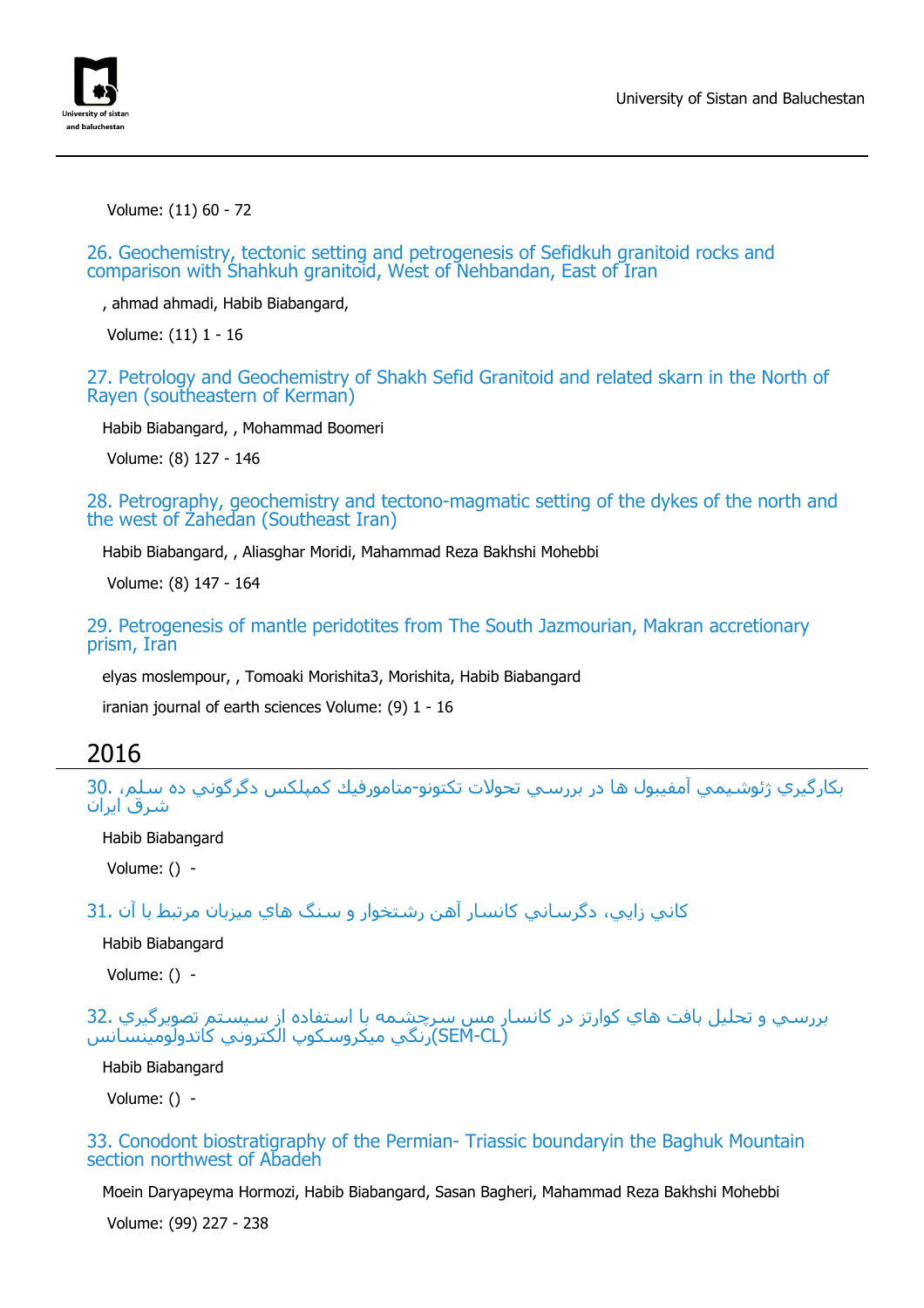

كاني زايي و دگرساني كانسار آهن رشتخوار و سنگ هاي ميزبان وابسته به آن 34.

Habib Biabangard, Mohammad Boomeri, ,

Volume: (24) 117 - 130

35. Mineralogy geochemistry and origin of Chaharfarsakh intrusive and extrusive rocks Lut block

Habib Biabangard, Majid Najaf zade, Ali Ahmadi

Volume: (24) 515 - 530

36. Petrography Geochemistry and Tectonic setting of Rigi granitoid body (East of lut Block Central Iran)

Raziyeh Ghonjali pour, Habib Biabangard, Ali Ahmadi

Volume: (7) 19 - 32

37. Petrography and geochemical characteristics of Nakhilab igneous complex, northwest of Zahedan

, Mohammad Boomeri, Habib Biabangard

Volume: (7) 23 - 44

38. The study of mineralization and fluid inclusion in Dehsalm Mahour 2 lead deposit, east of Lut block, Central Iran

Fateme Mohammadpour, Habib Biabangard, ,

Volume: (7) 25 - 42

39. Petrology and petrogenesis of Ghale-rig granitoid, south west of Nehbandan, East of Iran

Ebadalah Toulabi nejad, Habib Biabangard,

Volume: (10) 80 - 91

40. Investegation of quartz textures at Sarcheshmeh copper ore deposit using scaning elctromicroscop-chathodoluminescence

samaneh nasiri, Mohammad Boomeri, Habib Biabangard, mahdi abdolahi

Volume: (25) 37 - 42

41. Mineralization and Alteration Roshtkhar Iron Deposit and Related Host Rocks

Habib Biabangard, Mohammad Boomeri, , Fateme Mohammadpour

Volume: (24) 119 - 132

### 2015

42. mineralogy paragenesis and conditions of Skarn formation Siah Kamar Weast Dehsalm East Lut Block

Habib Biabangard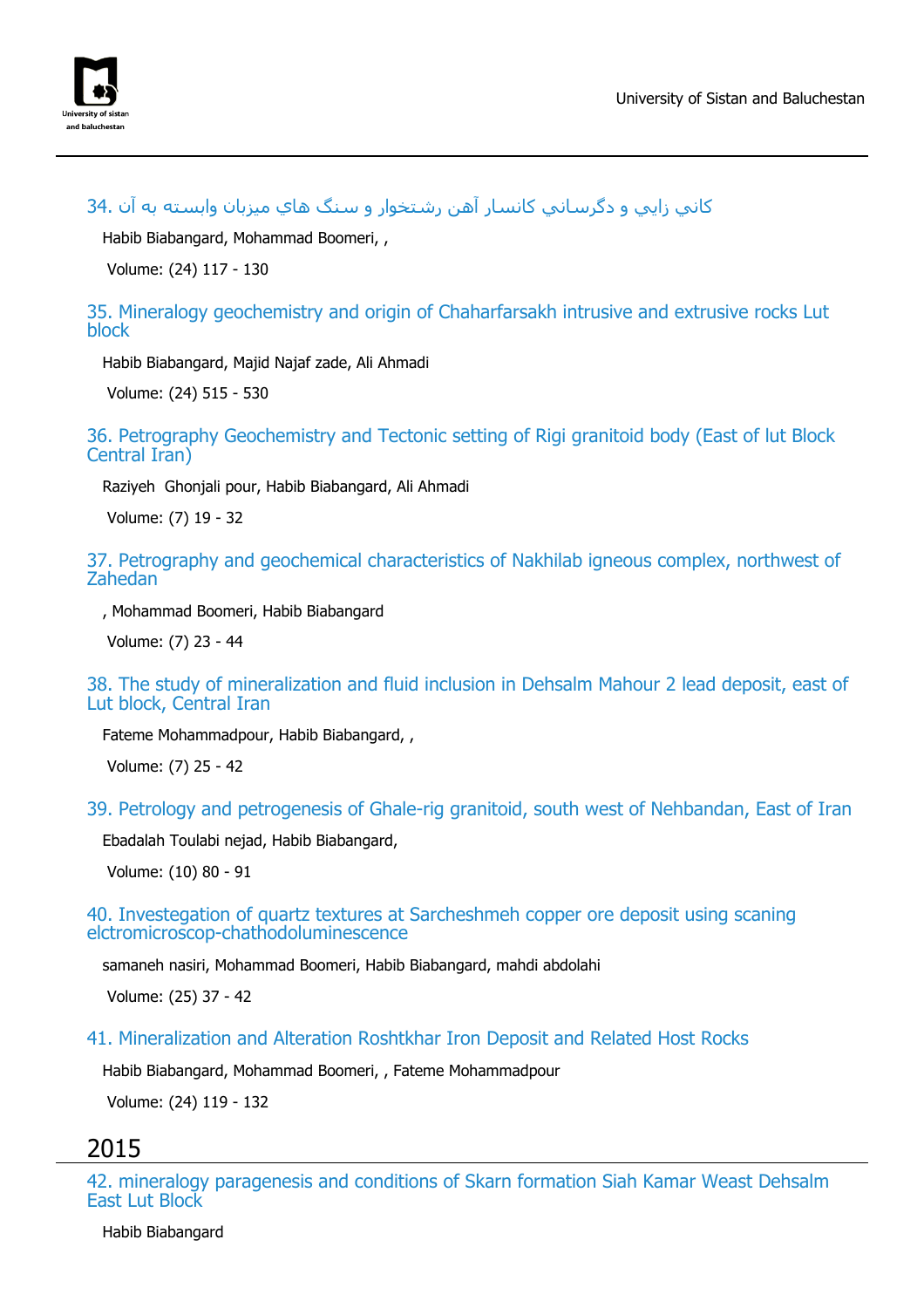

Volume: (23) 31 - 42

كاني شناسي، پاراژنز و شرايط تشكيل اسكارن سياه كمر، غرب ده سلم، شرق پهنه لوت 43.

Habib Biabangard, , Ali Ahmadi

Volume: (1) 31 - 42

.بررسي ژئوشيمي و خاستگاه كروميت هاي گلاب در شرق سربيشه، خراسان جنوبي 44.

, Habib Biabangard, , ,

Volume: (23) 709 - 722

45. Petrology and Geochemistry of Bubak and Sikh- kuh Plio - Quaternary volcanic cones, West of Nehbandan, East of Lut block

Habib Biabangard, , Mohammad Boomeri

Volume: (1) 213 - 224

46. Petrology Mineral-chemistry and Thermometery of Safidkuh Granite and Microgranular Felsic Enclave West of Nehbandan East of Iran.

, Habib Biabangard,

Volume: () 585 - 598

### 2014

سنگ شناسي، شيمي كاني ها و دماسنجي توده گرانيتي سفيدكوه و بونبوم هاي ريزدانه اي 47. فلسيك آن، باختر نهبندان، خاور ايران

Habib Biabangard

Volume: () 585 - 598

كانه نگاري و شيمي سولفيدهاي درون زاد در كانسار ماهور، غرب نهبندان، شرق ايران 48.

Habib Biabangard

Volume: () 75 - 88

كانهنگاري و شيمي سولفيدها در رگههاي سيليسي طلادار چاه نعلي شمال بزمان 49.

, Habib Biabangard, ,

Volume: (1) 17 - 30

دما فشار سنجي توده ي گرانيتوئيدي چشمه بيد زاهدان در جنوب خاوري ايران، بر اساس شيمي 50. كاني هاي سازنده ي آن

, Habib Biabangard, Ali Ahmadi,

Volume: (21) 703 - 714

51. Petrogenetic Evolution of Plio-Quaternary Mafic Lavas in Nehbandan (East Iran)

, , Habib Biabangard,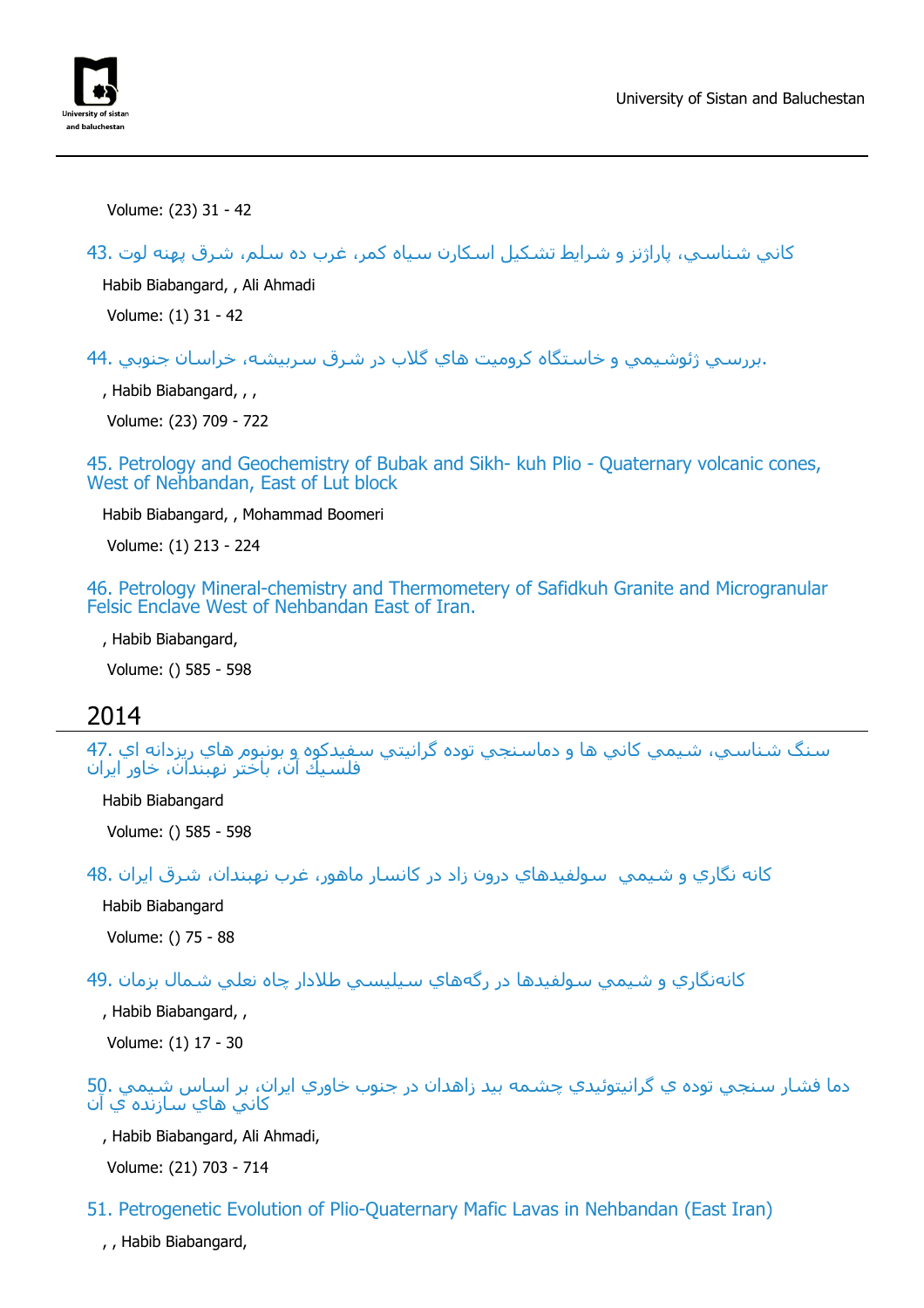

iranian journal of earth sciences Volume: (6) 133 - 141

### 2013

سنگنگاري و ژئوشيمي بخش شمال غربي تودههاي گرانيتوئيدهاي زوزن، جنوب غربي خواف 52. ((جنوب شرق خراسان رضوي

, , Habib Biabangard

Volume: (21) 637 - 648

### 2009

بررسي هيدروژئوشيمي چشمه هاي معدني آتشفشان تفتان و ارتباط آنها با توده هاي سنگي 53. سخت منطقه

Habib Biabangard

Volume: () -

چينه شناسي آتشفشاني و مراحل مختلف فوران آتشفشان تفتان 54.

Habib Biabangard

Volume: () -

بررسي هيدروژئوشيمي چشمه هاي معدني آتشفشان تفتان و ارتباط آن با توده هاي سنگي 55. سخت منطقه

Habib Biabangard, , Volume: () 99 - 108

### 2008

56. Geologey and Gochemical evaluation of Taftan volcano , Sistan and Baluchestan Province, Southeasth of Iran

Habib Biabangard,

Chinese Journal of Geochemistry Volume: () 356 - 369

سنگ شناسي، ژئوشيمي سنگهاي آتشفشاني دشتكوه در شمال ايرانشهر، حوضه فليش شرق 57. .ايران

Moein Daryapeyma Hormozi, Habib Biabangard, Sasan Bagheri, Mahammad Reza Bakhshi Mohebbi

Volume: () -

بررسي سنگ شناسي و ژئوشيمي متابازيت و متاپريدوتيت هاي كمپلكس هاي دگرگوني دهسلم 58. .و گلوگاه، شرق بلوك لوت

, Habib Biabangard, Sasan Bagheri

Volume: () -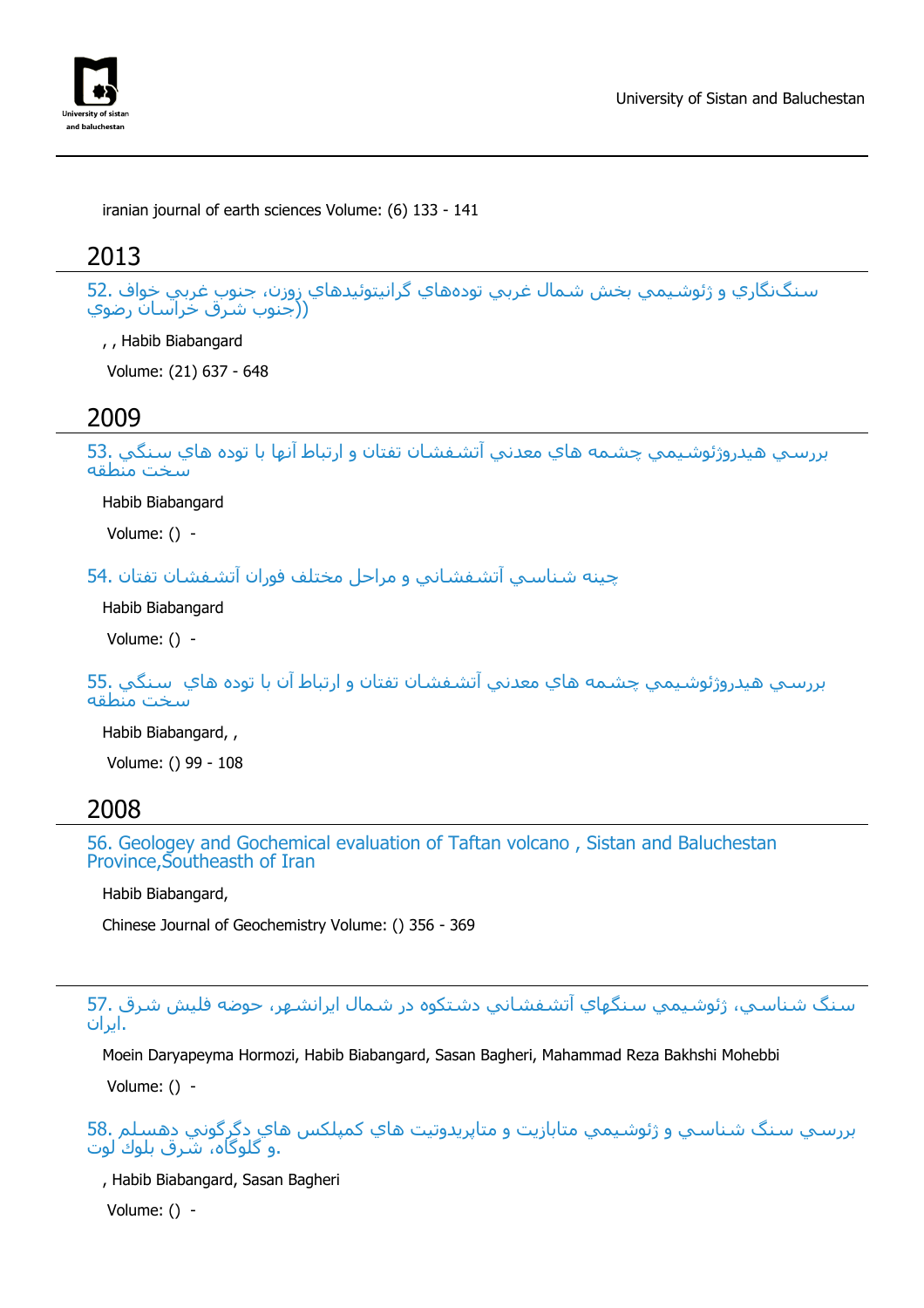

بكارگيري ژئوشيمي آمفيبولها در بررسي تحولات تكتونو-متامورفيك كمپلكس دگرگوني دهسلم، 59. شرق ايران

, Sasan Bagheri, Habib Biabangard,

Volume: () -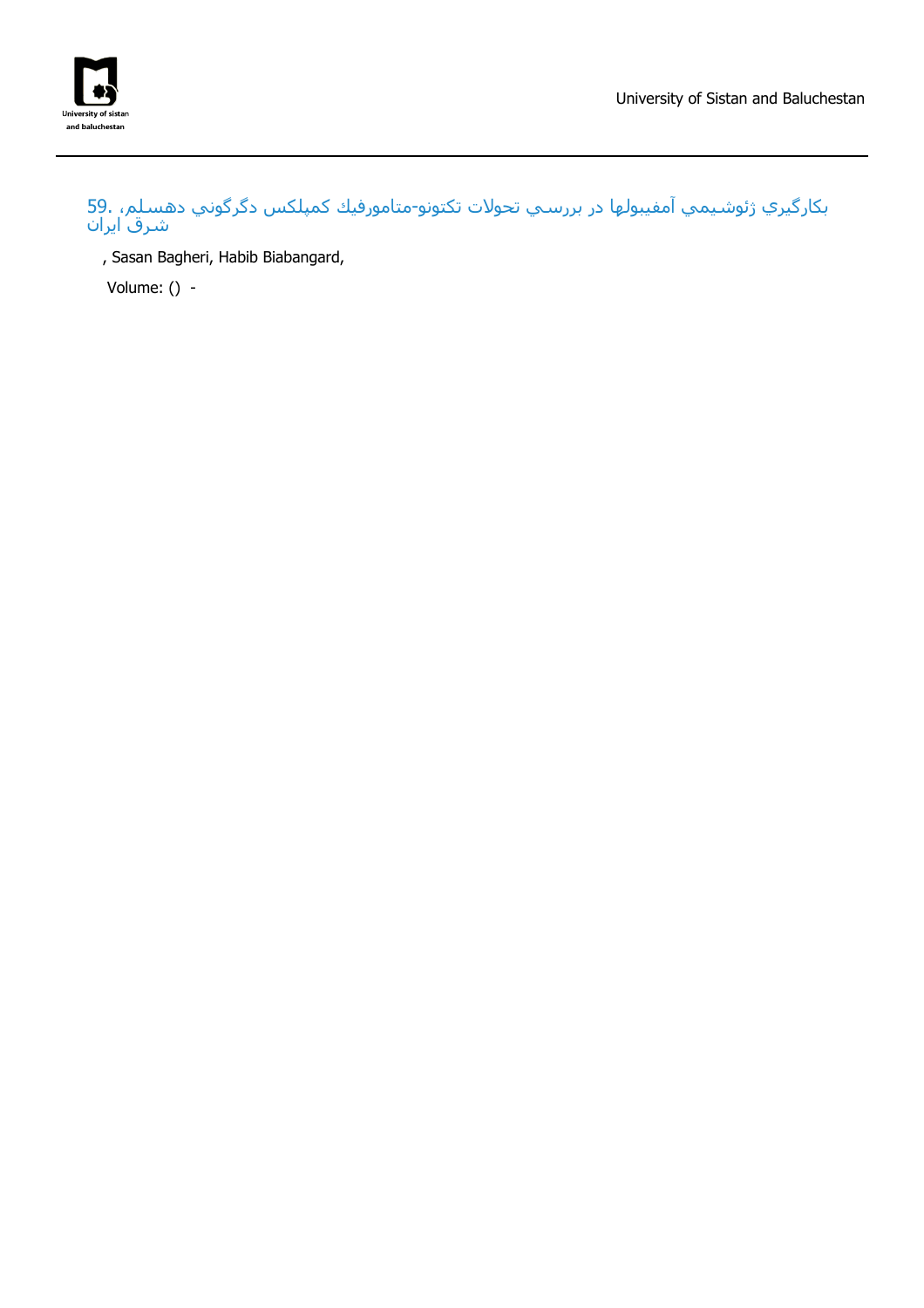

# Conferences Papers

# 2021

1. Geochemistry of Igneous host rocks Zandi Copper (Rayen), south eastern Kerman province

28 th Mineralogy and crystallography Iran conferences

, Habib Biabangard

# 2020

2. Petrology and Geochemistry of Tahlab Ophiolite, Northeastern Taftan Volcano

27 th symposum of Mineralogy and crystallography of Iran Habib Biabangard, Mohammad Boomeri, Paridokht Rigi

3. Petrology and Geochemistry of Kuhe-Graghaeh granitoid, NE-Zahedan

27th sympsum of Mineraloy and crystalloghraphy of Iran Habib Biabangard, Mohammad Boomeri,

4. Petrology and Geochemistry of Syahjakik dykes, Southeast of Iran

27th symposum mineralogy and crystallography of Iran

, Mohammad Boomeri, Habib Biabangard

# 2019

5. Petrology Mirjaveh- Rigmalek Granites, Southeast of Iran

26 th symposum crystlloghrapy and minarology of Iran Habib Biabangard, Hamid Reza Soloki, Soodabe Rigi

6. Petrology of Siahjangal ophiolite, Northeastern Taftan volcano, Southeast of Iran

26 th symposum of crystallography and minerology

Habib Biabangard, Sasan Bagheri,

7. Petrology and Geochemistry properties of Enclaves in the Manzelab Granite, Southeast of Iran

26 th symposum crytalloghraphy and minerology Habib Biabangard, Naeeme Sanchooli

# 2018

8. Geochemical comparison of Biotite and its Host rock from Shah-Kuh Granitoid (East of Iran)

25th symposuiom of crystallograghy and mineralogy of Iran Habib Biabangard, , ,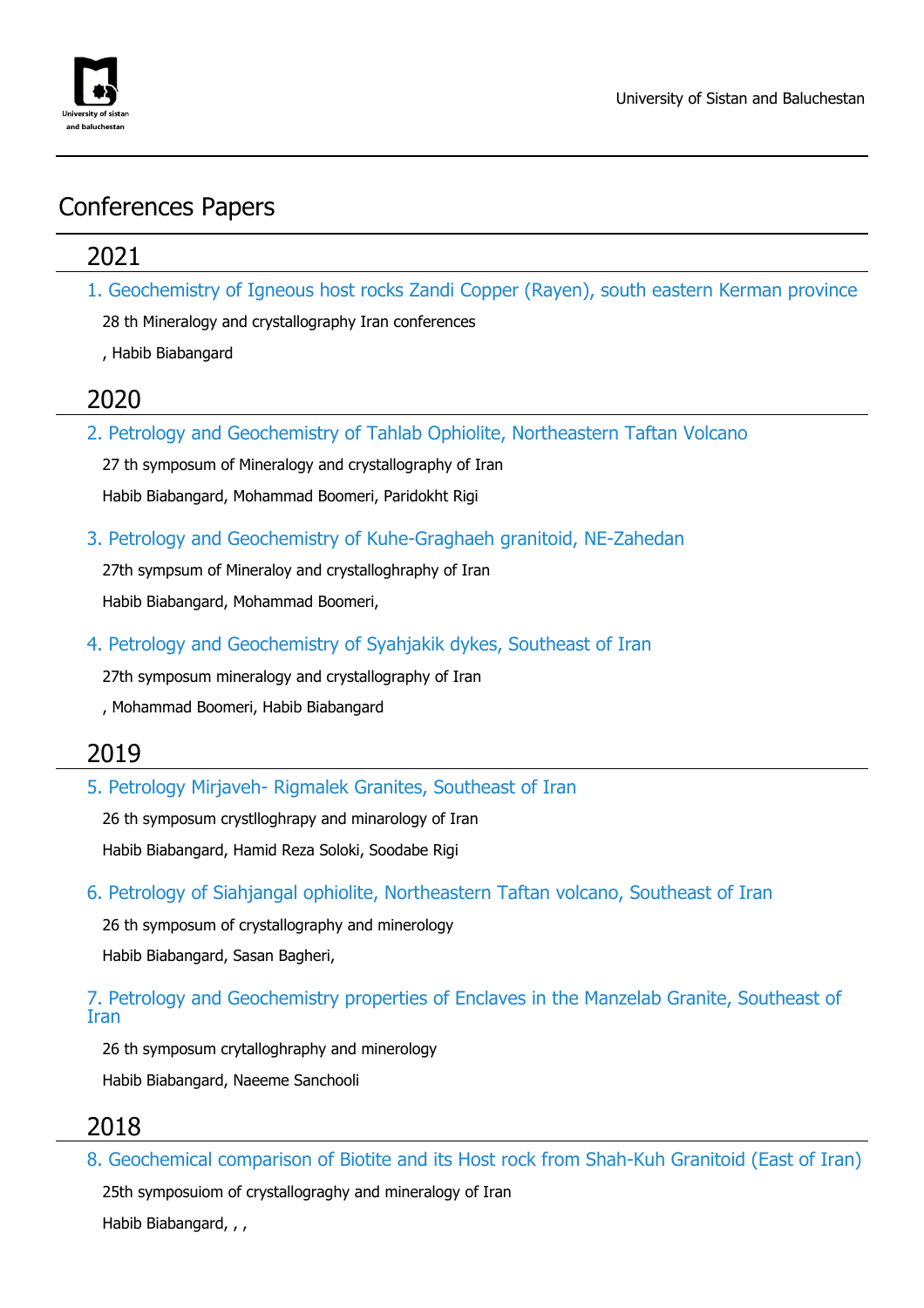

9. Geology and Petrography of Gabbro Dykes in Shushky Mellange, East of Lut Block

25th symposuiom of crystallograghy and mineralogy of Iran

Aman Baloch, Habib Biabangard,

10. Geology and Petrography of Rigkuhak Ophiolite Melange, Southeast of Taftan Volcano

25th symposuiom of crystallograghy and mineralogy of Iran Paridokht Rigi, Habib Biabangard, Mohammad Boomeri

11. Geology and Petrology of East Semsour plain ophiolitic melange, south east of Iran 25th symposuiom of crystallograghy and mineralogy of Iran

JALIL AHMED KARIMZAI, Habib Biabangard, Sasan Bagheri

12. Petrology and Geochemistry of Bazman volcanic Rocks, Southeastern Iran

25th Symposium of Crystallography and Mineralogy of Iran Habib Biabangard

## 2017

13. Investigating of Crystal Size Distribution in Several Quaternary Basaltic Volcanic Cones, Northwest of Bakhman Volcano

symposium on cenozoic Magmatiesm in Iranian Plateau

Habib Biabangard,

14. Petrology and Geochemistry of Gapdan Granites, Southeast of Zahadan

Symposium on cenozoic magmatiesm of Iranian Plateau

Habib Biabangard,

# 2016

15. Microscopic investigation of textures in Chromite Golab, East of Sarbisheh, South Khorasan

2nd national conferance of Geology and Exploration of Resource

, Habib Biabangard,

16. Investigation of genesis and Frequency of Rare Elements in Host Chrysotile Peridotypes Golab, East of Sarbisheh, South Khorasan

2nd national conferance f geology and Exploration of resource

17. The formation and growth of andalusite porphyroblast Compare nucleation rate and growth

7th National Conference of Iranian Society of Economic Geology

- , , Habib Biabangard, Sasan Bagheri
- 18. Identification of Alteration zones in Lunka district using remote sensing